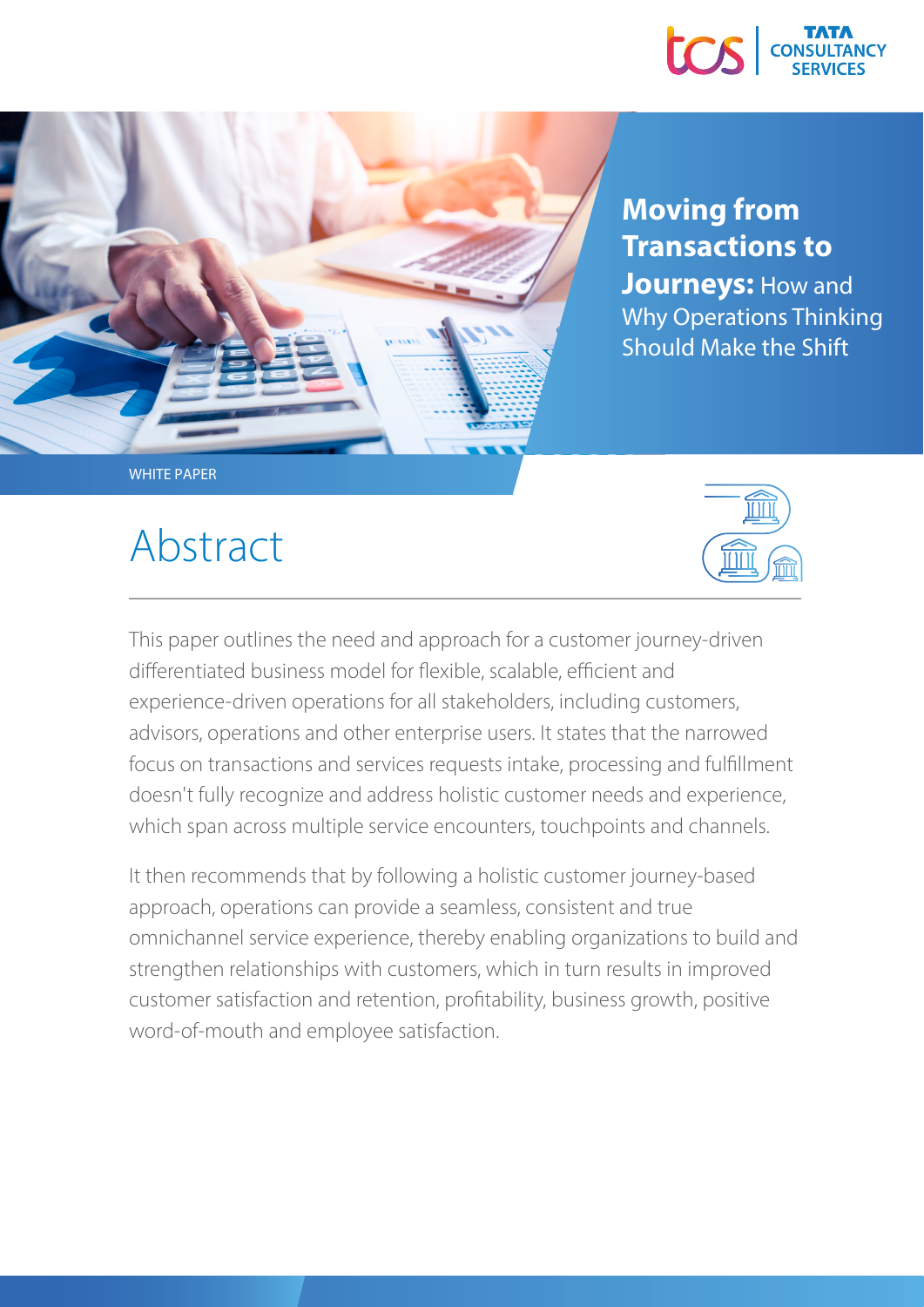

### Introduction

Life insurance, pensions, annuities and retirement services customers interact with their nancial services providers through various channels of their choice. Some of these channels include different portals, phone, IVR, email, chat messengers, chatbots and other electronic mediums. These interactions are primarily inquiry and transactional requests for processing and error resolution, advisory and other services. These are then processed, fulfilled and realized by automated or manual processors such as phone, chat, email, back-office, digital/portal/mobile (automatic), chatbots (automatic) and agents/advisors.

This diverse nature of requests and the multi-transaction, multi-function, multi-step, multi-hop, multi-touchpoint, multi-stakeholder, multi-channel nature of interactions poses a significant business challenge to manage end-to-end customer service experience seamlessly. It is because the traditional operations approach of customer request handling and management is more discrete, episodic and fragmented.

The challenge can be tackled effectively by adopting a customer journey-based approach driven by a holistic view of customer-organization interactions. Insurance, pensions and other financial services operations will have to reimagine themselves as Customer Service Experience Centers and adopt end-to-end customer journey-based approaches that are business outcome-driven to seamlessly deliver their services to customers across multiple touchpoints and channels.

This transformation would involve establishing a digital operating model with new journeys, channels, tasks, controls, organization designs and success measures, thus ensuring that all customer touchpoints are viewed as part of a seamless customer journey that is non-linear. It could involve a series of value-adding handoffs between intelligent operations and self-service channels, depending on the complexity of requests, stakeholders types (such as customers, advisors), customer needs and preferences.

# **Challenges**

The convergence of consumerism, customer-centric business models, omnichannel business context, and outcome-oriented, experience-first interaction models is disrupting financial services operations, making it traditionally siloed, complex and difficult to navigate. The key trends include:

 A customer journey strategy that is reliable, responsive and empathetic, as opposed to a service delivery strategy that is solely focused on transactions and service requests. The strategic intent to build a customer journey-driven differentiated business model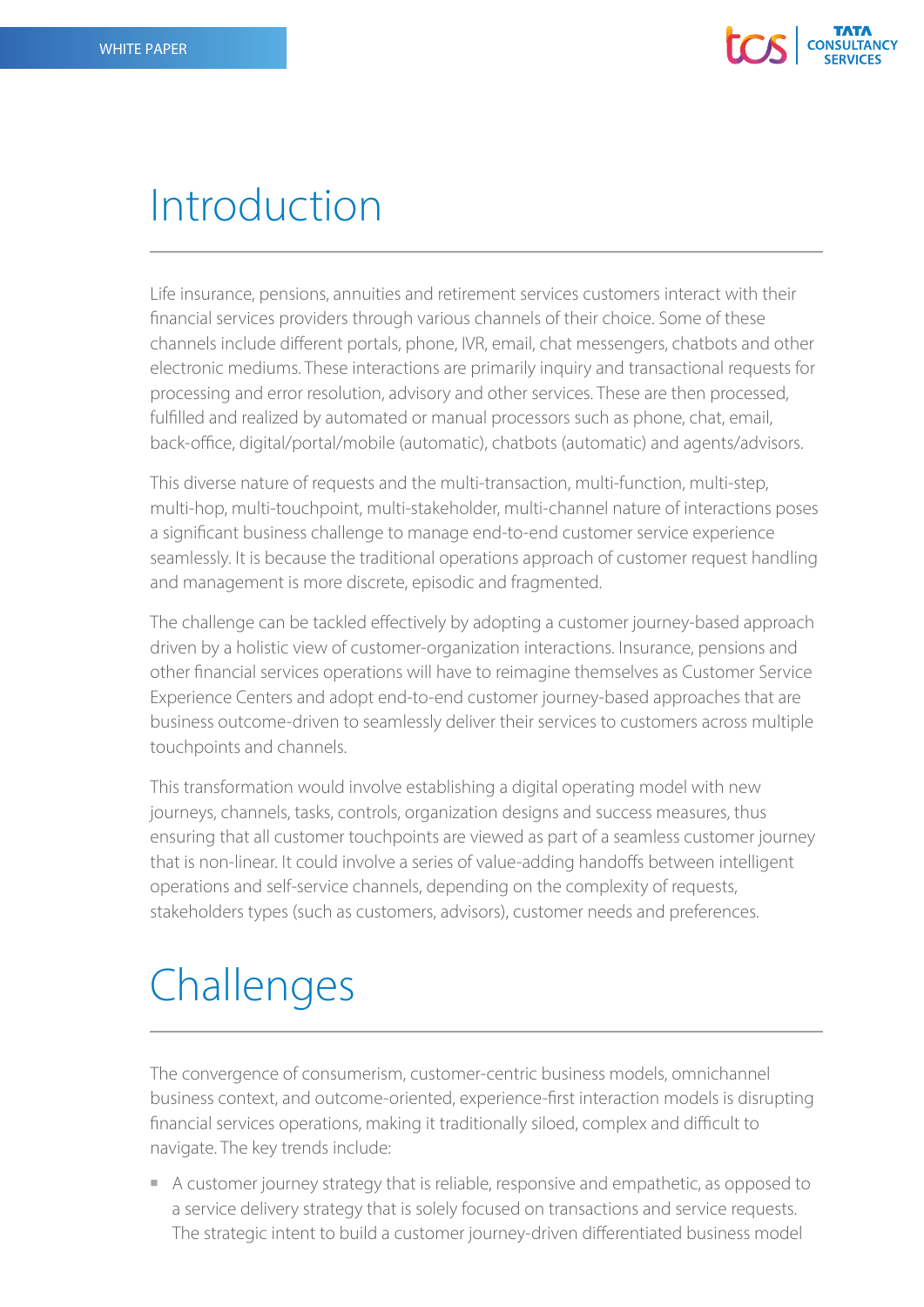

for operations provides the opportunity to reimagine service delivery and offer an attractive value proposition for customers to achieve an end-to-end customer service experience.

- Customer journey mapping and service blueprinting underpinned by integrated service, stakeholder and experience design for service delivery, improvement and innovation. Customer journey mapping focused on consistent and true omnichannel service experience with clearly defined digital branching/converging/migration points optimized for customer interactions across the journey.
- Service blueprinting focused on delivering and operating seamless end-to-end customer experience with suitable organizational design, service journey design, controls and success measures.
- The transition from discrete service requests handling to continuous service experience across the journey positively influences customer experience. Unified omnichannel service platform to holistically handle end-to-end customer service journey to achieve the required business outcomes instead of episodic or fragmented handling of service requests.
- Holistic service quality measurement driven by business outcomes and interaction quality that positively influence brand experience, emotions, feelings and sentiments of customers across all interactions. For instance, measuring and continuously improving first-time resolution of customer requests balanced with flexibility and transparency, as opposed to a siloed focus on traditional service quality measures such as timely answered calls, abandoned calls, resolution time.

Today's challenge is to seamlessly coordinate needs and activities across channels and different stages of the customer journey financial services. However, traditional operations are wired to maximize productivity and scale economies through the functional, process- and product-based units that are, in turn, wired for transactions, not journeys. This leads to missed opportunities to drive end-to-end service experience. Customer journey-based operations provide significant opportunities for delivering holistic customer experience – strongly correlated to business outcomes such as retention, growth, operational cost reduction and profitability.

## Recommendations

To design unified omnichannel customer service experience operations that are driven by customer journeys, organizations should follow an experience-first transformation:

**Focus on Business Outcomes:** Change measurements of customer service delivery success from legacy transaction-based SLAs to achievements of customer outcomes to holistically fulfill customer demand at first contact instead of only optimizing response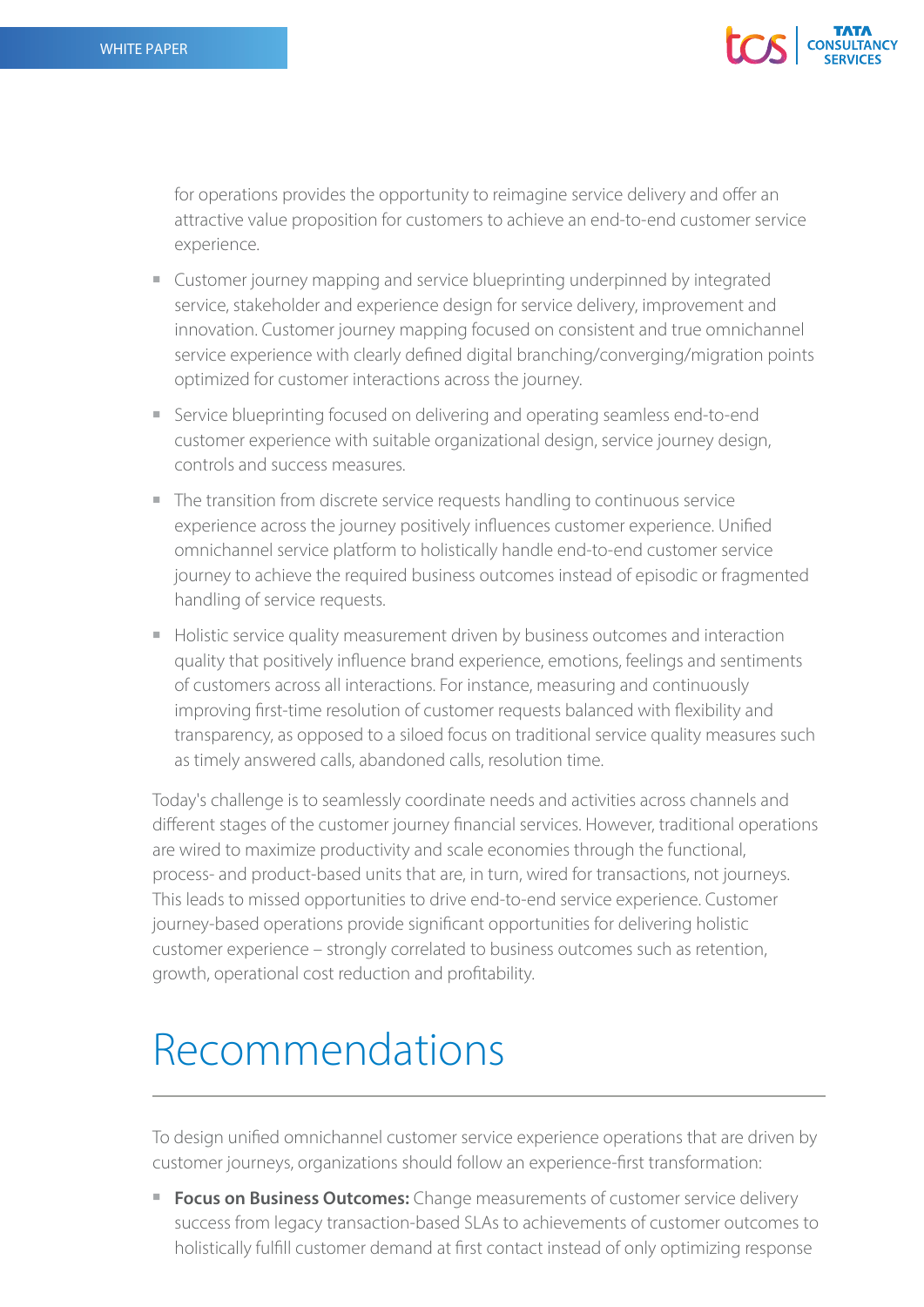

and resolution times. Speed and flexibility outcomes are defined by minimum processing time, responsiveness, resolution accuracy, value-adding handoffs, and needs-based service.

- **Establish Customer Service Experience Centers:** It's time to move away from traditional contact centers and back offices to get work done quicker and optimize customer retention strategies and operations efforts. By default, demands are fulfilled at the inception point within a customer service experience center, characterized by service journeys with utmost interaction quality and care, comprehensive competence, speed and flexibility, simplicity and clarity, personal attention and empathy.
- **Extablish Journey-based Operating Structures:** Transitioning operations from the process and product-based teams and aligning operations by key customer journey verticals to focus on achieving rich outcomes. Each of the journey verticals retains complete ownership across all channel-based interactions. This is to ensure that organizations apply an omnichannel lens to customer service journeys across different channels such as portals, phone, IVR, email, chat, chatbot, mail and electronic channels to strike the right balance of speed, flexibility and transparency in customer service experience within and across channels.
- **Establish Journey Centers of Excellence for Designing Superior Journeys:** Set up focused Journey Digital Operating Model teams to deliver consistent omnichannel digital journeys for all key stakeholders – customers, advisors, operations and other enterprise users. Net Promoter Score, Churn Score, Brand Experience Score and Customer Satisfaction measures won't always highlight or give insights into challenges or issues, or sentiments in specific parts of customer journeys. Hence, Journey Centers of Excellence implement, monitor, measure and leverage granular measures at the journey level for meaningful performance management and continuous improvement of customer service journeys.
- **Strengthen and Integrate Controls within the Core Journey Digitally through the Right Technology and Tools:** This eliminates legacy human-based controls and implements technology-enabled operational controls, real-time compliance checks and quality assurance within the journey.
- **Design and Deploy Smart Communications:** Include ones that are engaging, proactive, and multi-media (e.g., email, SMS, portal, mobile app, chatbots) based on the spirit of content. Phase-out all communications that are monolithic in design, lengthy, less engaging and almost always reactive. These proactive and smart communications will not only significantly reduce the inbound call volumes, but also demonstrate the reliability, transparency and trustworthiness of the organization to customers.
- **Fortify Automation and Analytics through Customer Journey Analytics and Insights:** These can seamlessly integrate end-to-end customer service journeys powered by artificial intelligence and machine learning for minimal touchpoints and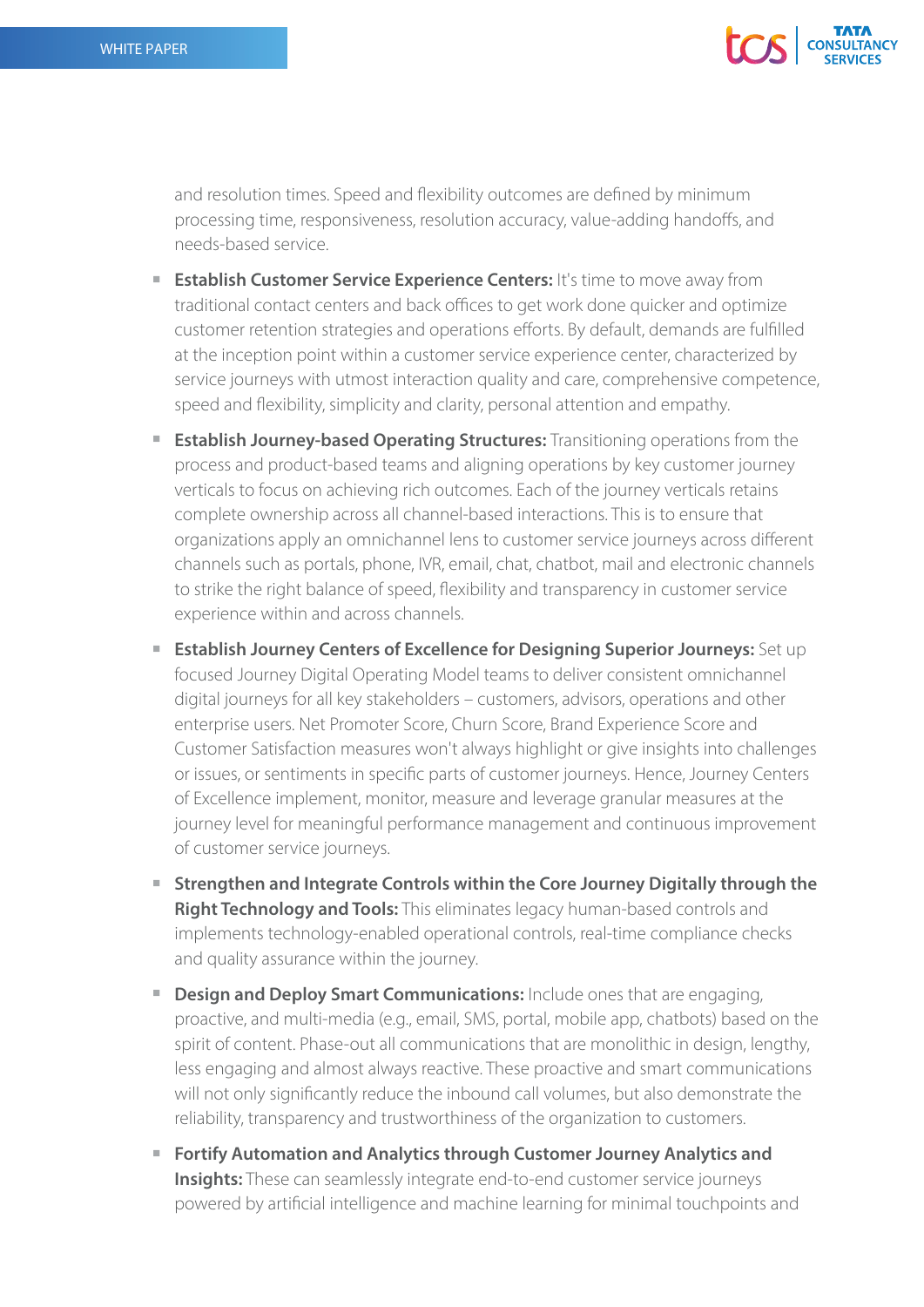

provide 360-degree information visibility for customers, products, services, interactions and communications. This will help predict issues, sentiments, reasons for interactions, next best actions and offers, and coaching and promoting behavior of operations that can improve customer experience, actionable insights and automation – thereby enabling superior customer experience.

### Conclusion

Historically, life insurance and pensions operations are obsessed with efficiency and optimization of customer service requests management, leading to improved service excellence. However, today's and tomorrow's organizations need to widen the lens of operations beyond transactions and efficiency and quickly adopt digital operating models that bring a holistic omnichannel customer service experience perspective across the entire customer journey, spanning multiple transactions, service encounters, touchpoints, channels and stakeholders. Otherwise, they run the risk of becoming less relevant in the primarily experience-driven future. Hence to succeed and thrive in the experience economy, the shift from transactional to business outcome-driven journey-based operations is crucial.